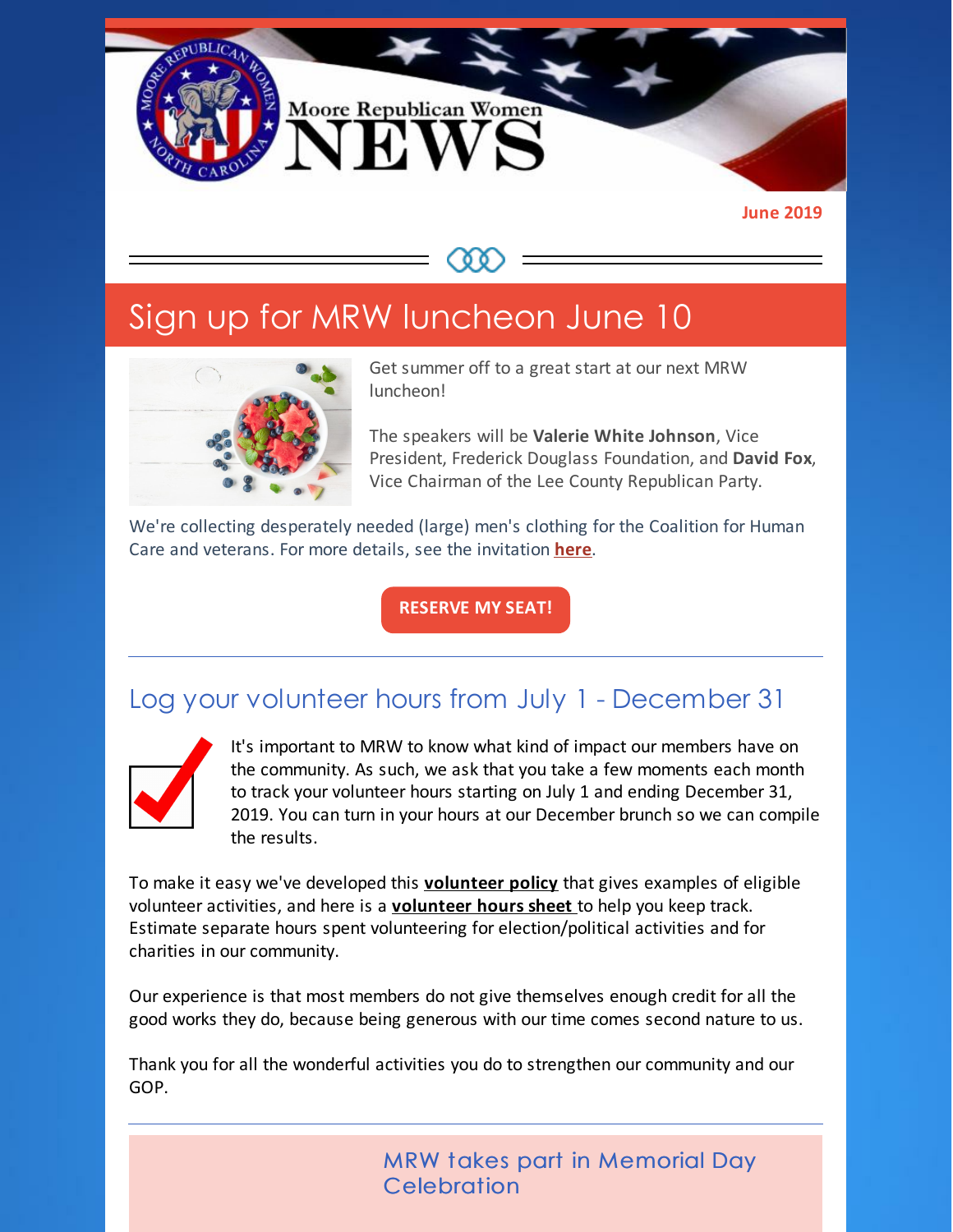

At the Moore County Veterans Memorial in Carthage, women from MRW helped honor fallen heroes from Moore County who were killed in the past 100 years, from WWI to the present.

(L to R): Deb Spelman, Sandi Carl, Kay Wildt, Dee Park, Lisa Sheridan.

### Check out this new conservative website



We recommend a new website called **[Conservative](https://conservativeinsight.net) Insight**, created by Robert Taft, author and former Deputy Assistant Secretary of Commerce for International Operations and consultant to the U.S. Defense Department.

The website's mission is to "Eradicate Obfuscation," and Mr. Taft offers his analysis of today's most pressing

issues. Each week will feature a different issue and/or quiz, and even online debates if he can find a courageous liberal willing to actually debate. Give it a try!

## MRW Book Club meetings

The MRW Book Club is taking a vacation during the summer. We'll be back in September, so watch for notices in this newsletter. If you have a great suggestion for the next book, please email [Pauline](mailto:pbruno46@gmail.com) Bruno.

#### Remember to collect box tops! by Kimberly Lindenberger



We support **The Academy of Moore County** by cutting out and donating Box Tops for Education. The Box Top coupons are located on the exterior packaging of the products listed **[here](https://files.constantcontact.com/30571cb6701/df41b08e-5be3-4a62-982f-66e5a88069f3.pdf)**.

When you sign in at the MRW luncheon, look for a poster and jar at the Caring for America table. You can put your Box Tops in there. Thank you!

### GOP HQ contributors



The following people contributed funds to keep our headquarters building in the Olmsted Village shopping center going:

Richard Biggs Eileen Malan Alice and Bill Demastus Moore Republican Women Moore Republican Men